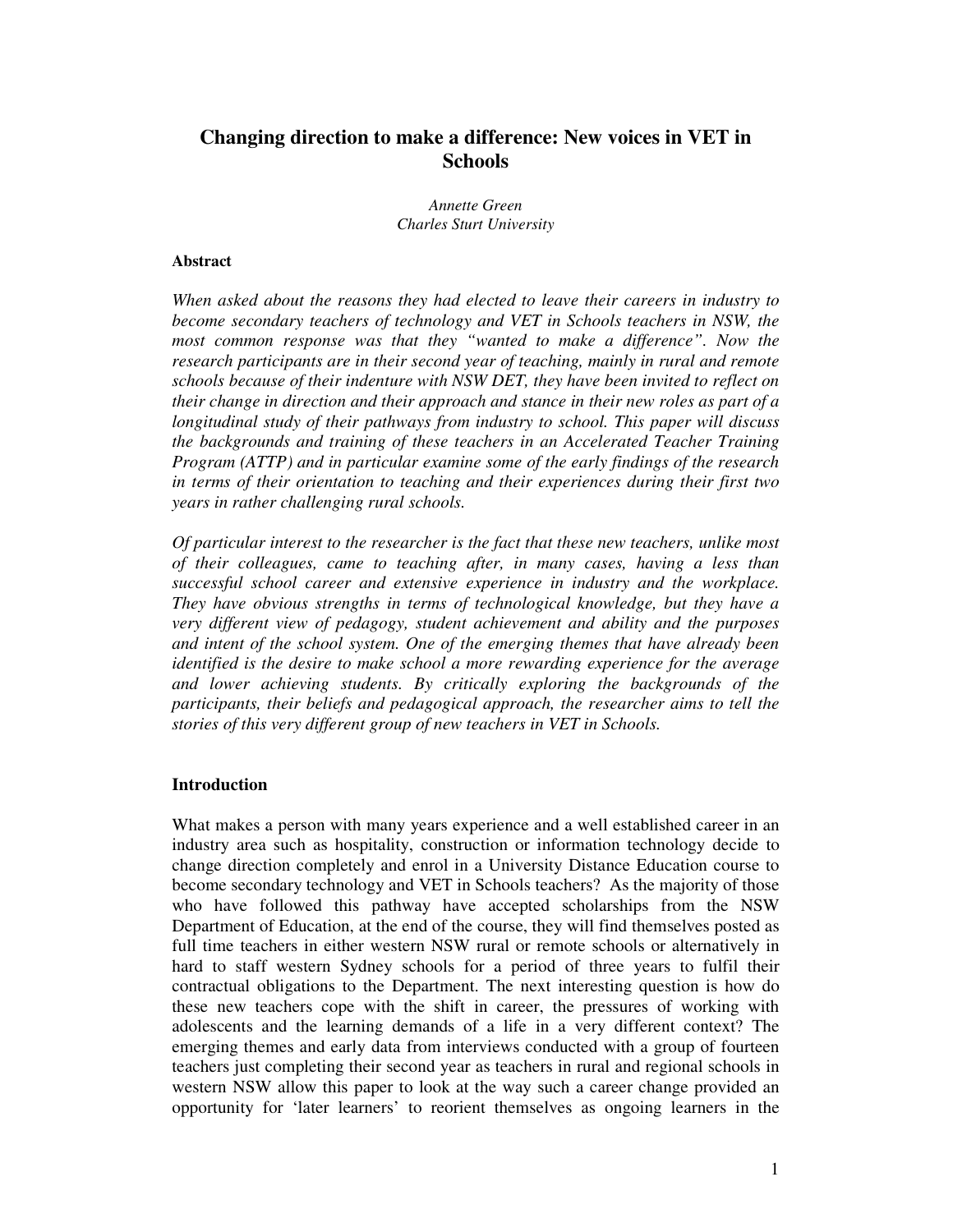educational context. The interviews reveal the resilience, the reflective practices and the commitment of these teachers, who are integral participants and co-researchers in a longitudinal study of their first three years of teaching, with the researcher also having been involved in their teacher education processes.

The 15 teachers, all currently completing their second year as teachers, were members of the first cohort of the Accelerated Teacher Training Program (ATTP) at Charles Sturt University (CSU). The ATTP is an alternative response developed to cater for such different learners in an accelerated and innovative course. The program combines on-line and distance education, problem-solving methodologies and sitebased workplace learning opportunities to provide a course which is accelerated in terms of length while being pedagogically attuned to a diverse cohort. This first cohort began teaching in 2003, and many offered to participate in the study. As the researcher had experience in rural and remote education, only participants posted to rural, regional and remote schools were included in the study.

# **Questions for investigation**

The research intends to examine the lived through experience of a small number of the beginning ATTP graduand's new careers. What are the effects of an industry background and an accelerated teacher-training course on the orientation to teaching and learning of teachers in VET in Schools? Is the approach these teachers have to students, the curriculum and the culture of senior secondary school significantly different from other beginning teachers; or do they adjust to the dominant cultural ethos of the school to become similar to other beginning teachers? Are they operating as agents or signifiers of change, or are they 'made safe', socialised into the way things are? This study is designed to understand what the experiences and discussion from the data are saying about the reality of beginning teaching from a very different background from what is considered traditional or 'normal'. This is seen as a participatory process involving collaborative attempts by both the participant beginning teacher and the participator to become reflective practitioners (Schon, 1983). Individual and shifting perspectives require a more constructivist orientation in order to consider the complex and evolving nature of teacher development.

# **The methodology**

The researcher has been actively involved with the participants from the beginning of their teacher education pathway, so in using a qualitative inquiry method, the researcher continues the discussion begun during their studies with the participants in the research. The study bases its assumptions on working with and empowering people or participants to be actively involved in generating their own knowledge. The process of using emails and phone calls as discussion tools was initiated in the distance education mode of the ATTP course, but as these former students are now in different contexts, this methodology permits these discussions to continue in the early stages of each participant's teaching career. The methodology is therefore based on the premise that 'the ability of humans to reflect on their own behaviour' (Burns, 1997, p8) means that the researcher can use a series of interviews and e-mailed conversations to collect some perspectives in order to explore the adjustments these teachers make to move from a non traditional background in industry to the world of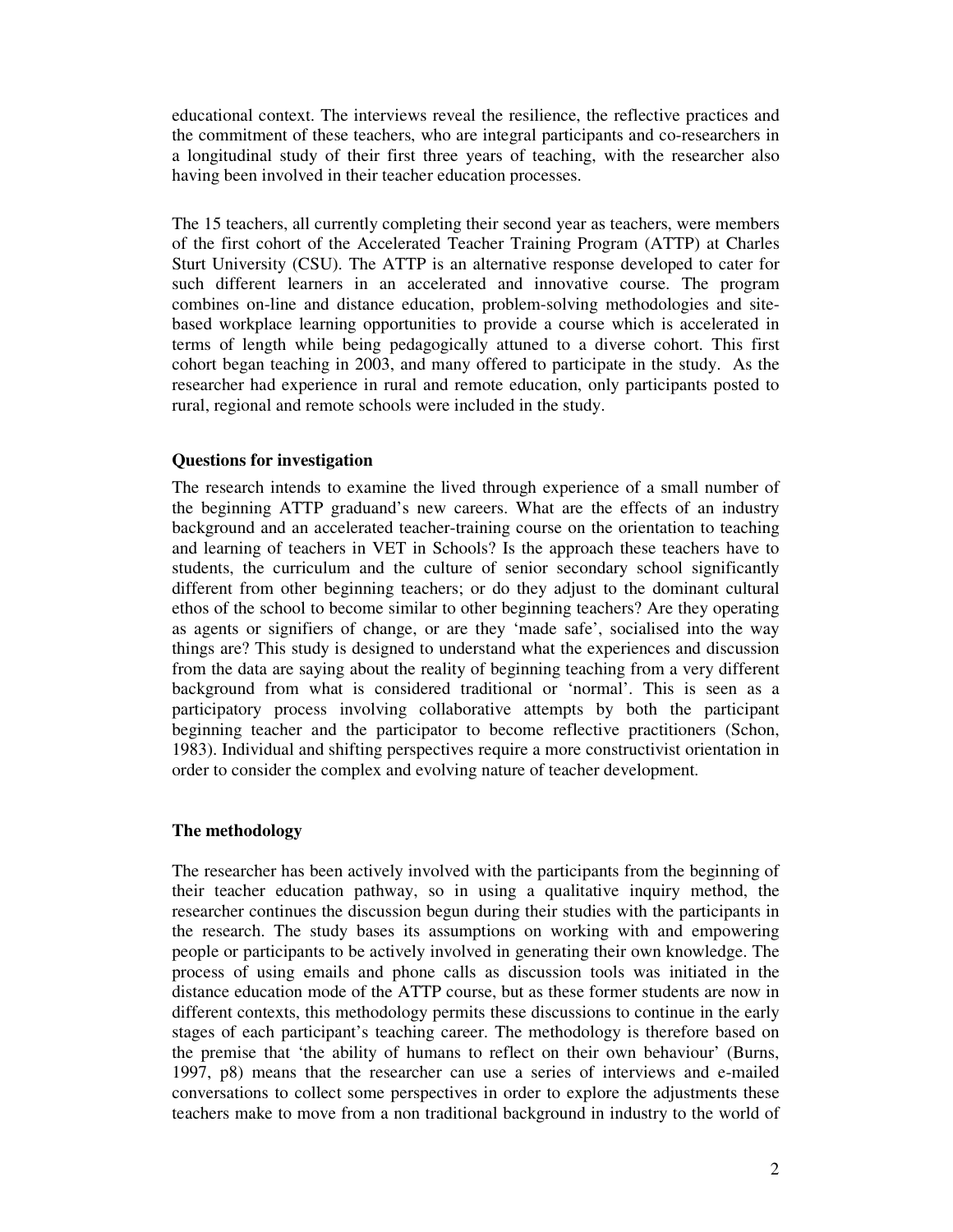the secondary school. The researcher acknowledges that the relationship developed with the participants may lead to a 'halo effect' of the teacher student relationship, where the participants may be inclined to show themselves at their best advantage in conversations and comments. However, the opportunity to use a biographical methodology intertwined with other approaches means the relationship establishes further trust and openness between the researcher and subjects, so the interviews become conversations rather than question and answer sessions as such. Issues of neutrality, reliability, and validity may be seen to be addressed in part through both literal transcription of the interviews, emailing each transcript back to the interviewee for checking and further commentary and checking emergent findings and conclusions with participants. The participants, after Hodkinson (1998), have control over the construction of their comments and reflections, but the researcher acknowledges the influence of the relationship developed during the research process and the topics and themes included in the interviews. However, by doing a series of both interviews and visits, the themes will be influenced by the aspects of initial interviews which incite the most interest in the respondents and other themes not considered initially by the researcher are already beginning to emerge.

As Bawden (1997) argued, knowledge is unique and evolving within the context of practice. Qualitative study permits the research to study the selected issues as widely as possible and is not constrained or limited by predetermined categories of analysis. The methodology selected is intended to ensure that '…the research problem under investigation properly dictates the method of investigation' (Trow, 1957, p33). The background and educational history of each participant will be described in detail as a starting point of the study. To be selected for the ATTP course, the criteria for entry included applicants having recent and substantial industry experience or equivalent, demonstrated mastery of specific content and evidence of a commitment to continuous lifelong learning. Ball and Goodson (1985) point out that studies of career patterns and options in professional development encourage deeper understanding of the importance of critical reflection or even what Boud, Keogh and Walker refer to as 'inward' critical self reflection (1985) .Through an evolving series of discussion topics, the research design can be tailored to suit the changing discussion as these new teachers become more confident in their own identity as teachers, so that a 'quasi' constructivist method can complement the interviewing and case study methodologies (Grbich, 1999). Diverse paradigms are found in the literature on research theory, each of which contains particular ontological, epistemological and methodological assumptions (Guba & Lincoln, 1989). As Woolcott (1995) suggests, it is not always helpful to refer to particular research traditions or paradigms, or to locate a research study in the tradition of a particular theorist.

Zeichner and Gore (1990) assert that "researchers need to pay attention to both uniqueness and commonality in the socialization of teachers" (p. 27). Thus examining teachers' biographies as well as considering the other external influences mean that listening to and analysing the interview data allows a multi-faceted perspective on their identity formation which encourages further insight into the socialization experiences of individual teachers. Lortie (1975), the original and prime source of information on teacher socialisation, created the term `sink or swim socialisation', an expression which is still in use and has particular meaning when examining new teachers in a rural, remote or isolated environment lacking many of the structures of larger more traditional schools, particularly in the small technology faculties.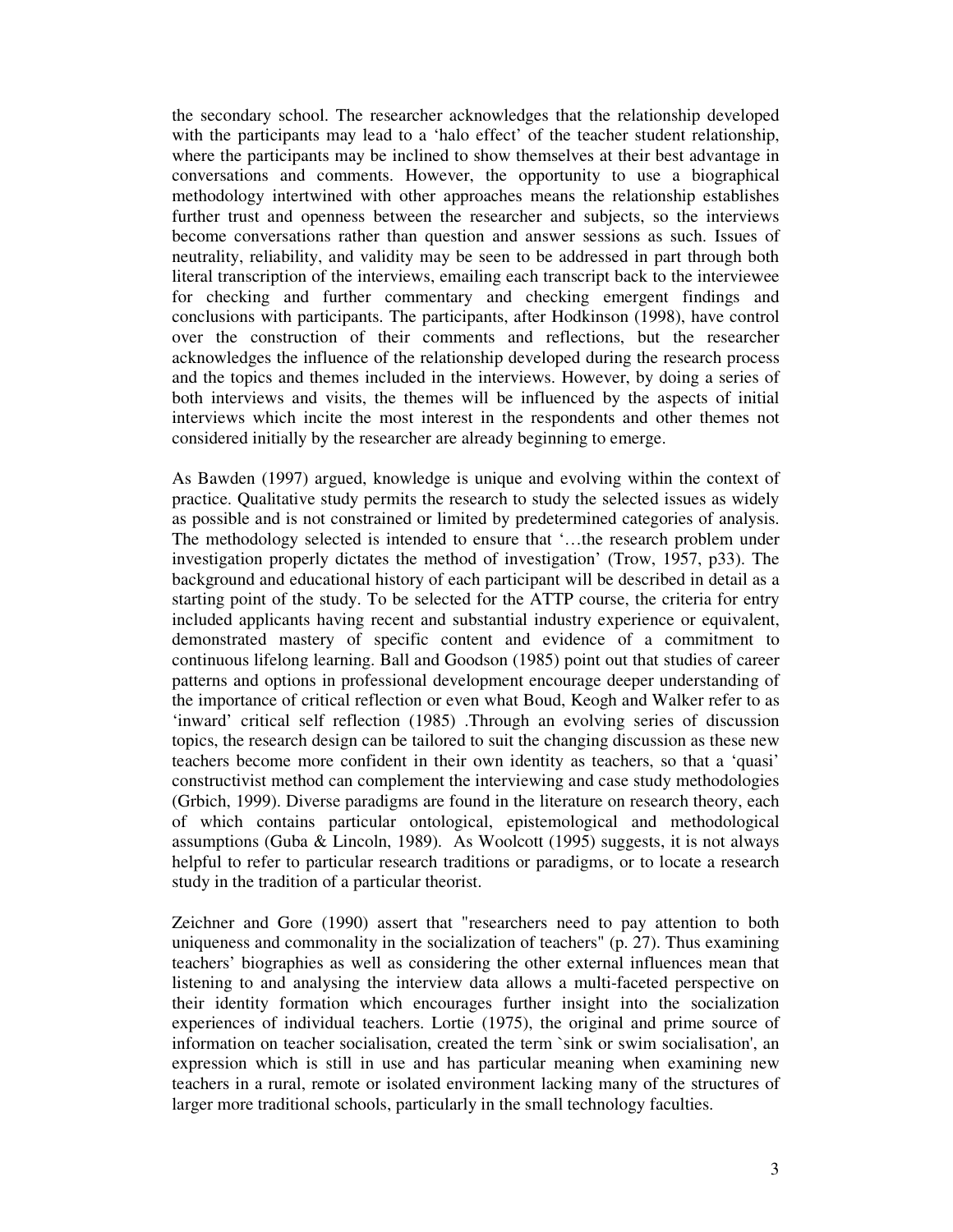#### **The participants in the study**

The teachers participating in this study are fifteen recently qualified Technology and Applied Studies (TAS) teachers selected by seeking volunteers from those appointed to rural schools from the cohort who completed the first ATTP in 2002. The participants come from a diverse range of backgrounds. These teachers expressed a desire to become teachers from the time they were at school themselves. However the majority left school and took other options, in particular apprenticeships, as they were not able to continue at school, or did not achieve results commensurate with attending a tertiary course to fulfill their desire to become teachers. The ATTP course gave then a second opportunity to act upon their earlier vocational desire. The majority of the cohort also was limited from accessing University and, in many cases, the participants are from families where the expectation is that professions and tertiary education do not form part of the family experience or expectations. These participants have all completed trade qualifications, or equivalent, in addition to having significant industry experience and evidence of further learning, showing a predisposition to the pursuit of life-long learning. This evidence included further post-trade qualifications, professional development or, in some cases, prior university studies. Thus the students' understanding and skills from their industry experience was the foundation upon which the theoretical and practical knowledge needed for teaching in the TAS disciplines was constructed.

#### **Topics for discussion during the interviews**

Whilst the researcher has deliberately selected a semi-structured interview protocol, a short list of interview topics has been selected for the initial interviews. These include:

- o Major concerns about beginning teaching
- o Teaching planning and implementation issues
- o Managing classrooms
- o Communicating and working with students and staff
- o Monitoring and assessing student learning
- o Reflecting on teaching
- o Beliefs about teaching at this stage of their career
- o Their journey towards becoming a teacher
- o The teacher preparation they experienced both at University and in schools during their course

At the start of the interview, as pre-arranged in the scheduling phone call, participants are invited to start talking about any aspect of their career or teaching life which seems most significant or relevant. In almost every case, interviewees have preferred to start from the suggested topics then move on to their perceptions of what issues are of most relevance to them. This confirms the decision to keep changing and refining the interview topics as the themes emerge out of these conversations in a spiral way, with each interview set influencing the direction and tenor of the next round.

## **Emerging themes**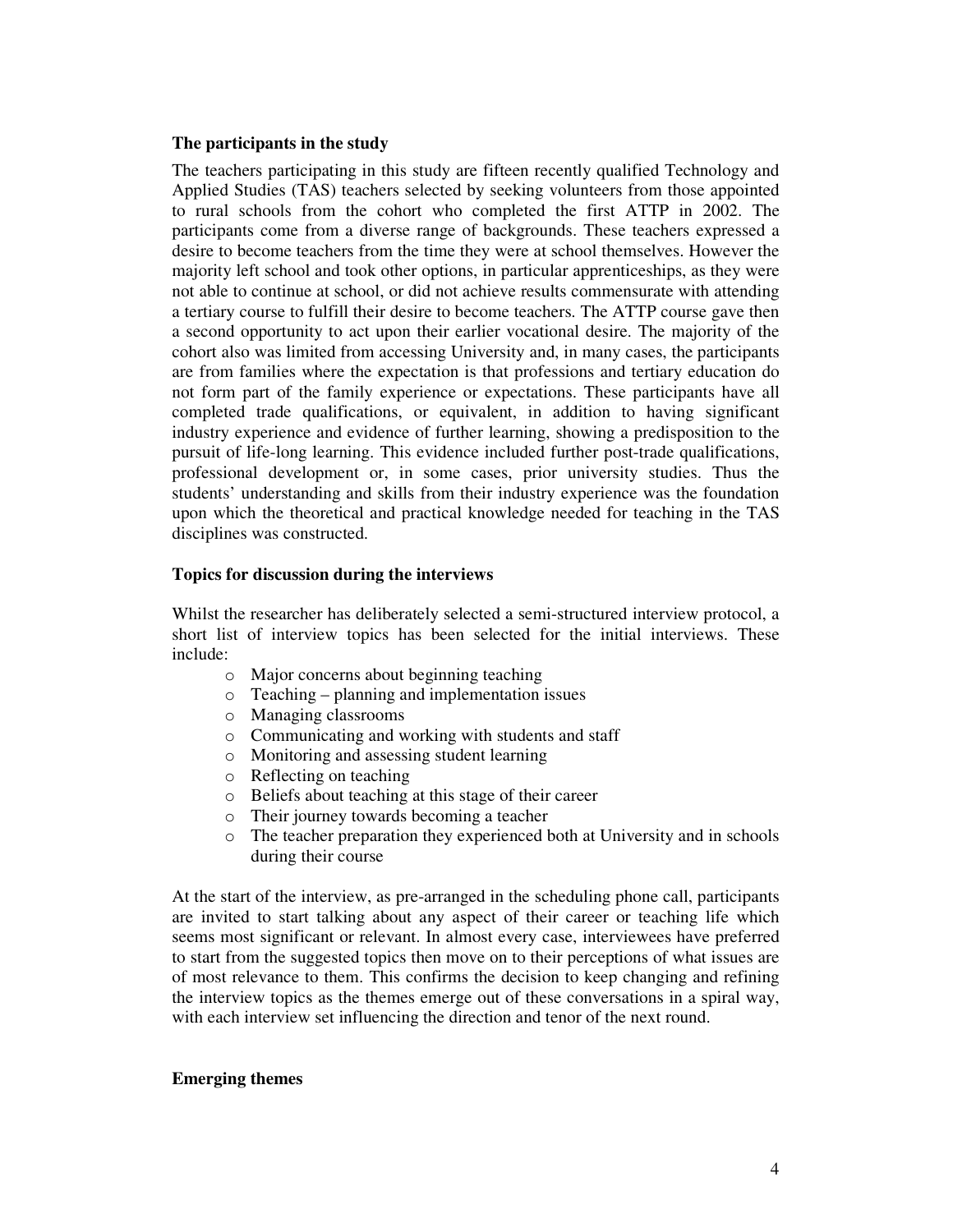The early interviews have been conducted by telephone during Term 4 of the participant's second year of teaching. Participants have volunteered comments on their life in school and aspects of starting on a new career so radically different from their past working lives. The participants became very familiar with emailing their thoughts and reflections to the researcher during their student experiences and continue to send introspective comments and observations. The fact that many are working in rural and isolated schools may have encouraged this on-going discussion as a different form of reflection. Some of the themes which have recurred most frequently at this stage include the teacher's life experience and its effect on their teaching, literacy, confidence, their teacher preparation and coping in rural schools. Interestingly, despite one participant referring to the staff room at his school as 'Changi', all interviewees expressed deep satisfaction with their career move and their current posting with most planning to stay on after their compulsory time at the school will finish next year. They also seem to have developed confidence in all aspects of teaching and their own self- perception of their value to the school and their students. Prior to their appointment, many felt that they 'didn't think I'd be able to do it', but now at least three of those interviewed reported they had been mentoring other teachers, albeit unofficially, and taking quite a leadership role within the school, which may reflect their relative maturity as beginning teachers, most being in their late thirties or beyond. Perhaps due to all except one having a less academically successful school career themselves, many were nervous about their own content knowledge. However one computer teacher commented her students 'didn't know as much as I thought they would' and all found the more challenging issues were more about planning and programming in order to meet the needs of their students and their context as well as the importance of engaging learners in the process.

#### *Life experience*

One of the first significant themes which recurred in many responses is that these teachers are drawing on their life and work experience prior to teaching and their teacher education learning. Already, and during their studies, these participants see themselves as very different from teachers who have followed the traditional pathways of school, university or college then back to school. This difference may be in style, approach, culture or even in the beliefs about the purposes and intentions of secondary education. However, both this different background, combined with the shorter teacher education program, can lead to confrontation with other teachers, which was mentioned in most interviews. Some interviewees were critical of the cynicism of more experienced teachers, with one commenting that 'they shouldn't be teaching because they've lost the spark'. This leads to a very rich vein of potential exploration, of interest in its own right, while the researcher is attempting to avoid emphasis on direct comparison or value judgments. "I believe my past experience allows me to see beyond school. Unlike many teachers I had at school, (and still appear to be around), I am not interested in educating the students only to pass exams. I want them to learn things that will help them all their life, if they pass an exam it's a bonus. It is a bit like a driving instructor. They can teach you to drive, or they can teach you to pass the driving test. My aim is to instill in the students a work & social ethic that regardless of what career path they follow, they will be useful members of society" (Industrial arts teacher, former electrician). Another aspect of their industry background which many trade on is their knowledge of the world of work, including 'horror stories' from the field, which appeal to many adolescents, as well as more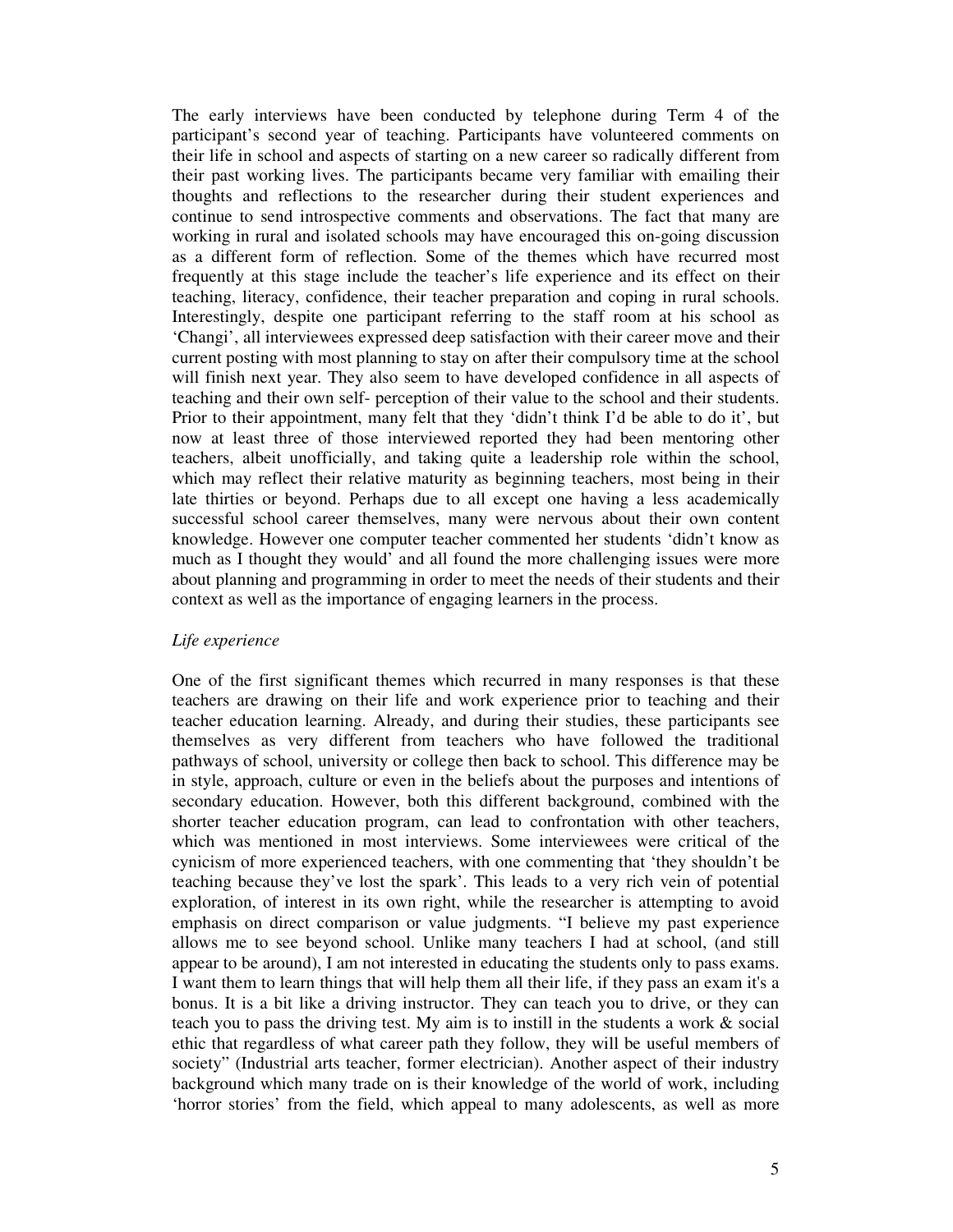daily aspects of work life. As a female former chef said – "they want to know what it's like out there".

#### *Literacy issues*

One male industrial arts (IA) teacher, a former electrician, despite being in a school with only indigenous students and one of the lowest literacy levels in NSW, still maintains his underlying philosophy is 'if they didn't learn, I didn't teach them'. In two isolated schools, including this one, the interviewees spoke about whole school literacy and numeracy programs where all staff members across all disciplines spend significant amounts of time each day teaching individuals and small groups of students in basic literacy and numeracy areas. Although it may take time out from other discipline areas, both IA teachers asserted the difference was very noticeable, and it had also had a positive effect on the absenteeism rate. Many also clearly saw the link between literacy and behaviour management. Interestingly, none of the interview subjects have found managing classroom behaviour as a major issue, something which may well be predicted with beginning teachers, and they mainly attribute this to factors such as the commonly held belief that the relationship between students and teachers need to be firmly and clearly established. Many also emphasised making the processes explicit so that "the kids know the expectations of what I want them to achieve" (Former builder, male).

## *Planning and programming*

Rather than discussing their discipline areas specifically, in most cases the interviews have been characterized by examining the whole student and their engagement with the teaching and learning process, which one participant saw as "more important than fulfilling the needs of the syllabus" at times. Practicality, relevance, authenticity and encouraging positive attitudes have been mentioned many times as the most important aspects of planning and programming to meet student needs. One interviewee said, in discussing what he called the "intricacies of programming" that he "develops programs in a reverse manner", starting from the individual students, moving up to class groups and then working back to the curriculum document. Through reflection, these programs are constantly evolving and changing, although he is worried that they may not be as officially acceptable as those written more traditionally.

#### *Teacher preparation*

Another commentary which has recurred through the interviews is the teacher preparation they experienced during their accelerated program. Many had experienced teaching through working with apprentices and one, a former chef, had taught at TAFE. However all perceive secondary school teaching as having virtually nothing in common with these earlier experiences as the intensity, the level of control over classrooms and curriculum and the professional responsibilities of teachers are far more demanding and challenging. Interestingly, it was experiences with on the job training with apprentices and other workers which sparked the initial decision to change careers for many of those interviewed. One of the main criticisms of the University course was that it lacked information on the "practical…realistic side of teaching" (IA teacher, former metal worker). Most would have liked more work on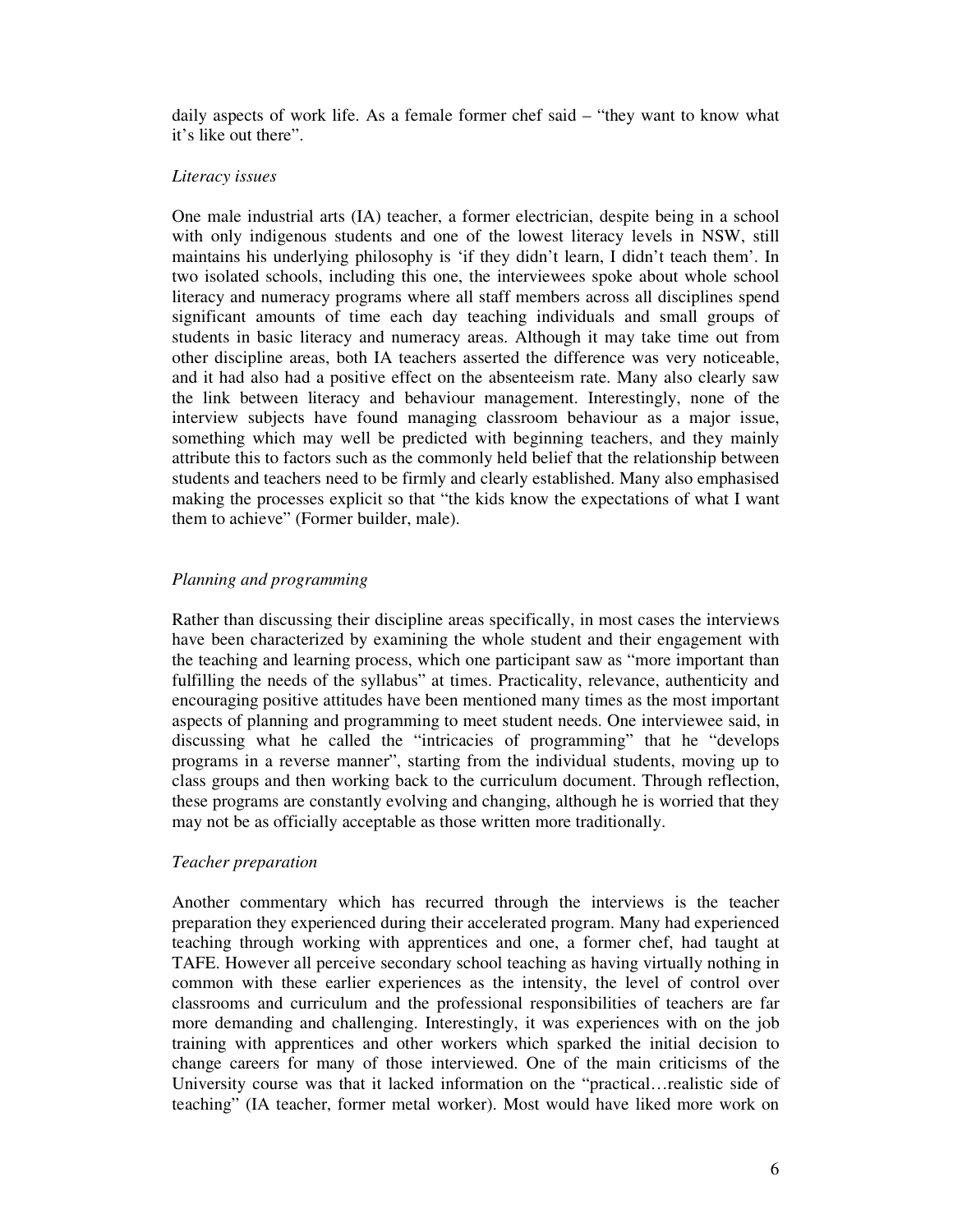curriculum areas, particularly on how to read and interpret the syllabi and very pragmatic assistance with realistic and relevant programming. Despite having spent over twenty-three weeks in two different schools during their eighteen month program, some would have liked further work in schools. One interviewee, another former chef, who is working in a larger school in a regional town, felt that this problem was alleviated by the fact that during both of his first two years of teaching he has had an official mentor who has really developed this professional aspect with him. Unlike those in the more remote schools, who typically have no other teachers in their discipline area, he was also in a well established and collaborative faculty with four teachers working in food and hospitality with him. His comments were the most positive in terms of the support given which enabled his confidence and practice to develop very rapidly.

#### *Teacher culture*

Many commented on 'teacher culture', a complex area which is difficult to discuss without veering close to prejudice and negative commentary through difficult comparisons, are exemplified by the following comment: "I fear I am being programmed into the 'school way' of doing things and as my confidence grows as a teacher, I am rejecting it. I get bored just watching the kids do the same projects I did twenty-seven plus years ago. They were boring then and still are. I thought it safer to change the world slowly, for the time being anyway. Although new to teaching, I think my past experience and age gives me the confidence to question the system, and hopefully the skills and diplomacy required to actually do something about it" (Industrial arts and Construction teacher, former builder). Others clearly relate, in their comments, to their own experiences at school. To exemplify, one of the participants who moved to Australia during his primary school years commented that "Teachers failed to see the problems that I experienced. In high school a couple of teachers understood and concentrated on my problems with English (thankfully) and developed some self confidence and belief in my ability" (Former telephone technician, male). Further investigation is required in future data gathering to see how the context of their lives, including past school and learning experiences, influence the decisions and reflections these teachers are making about their practice. "Reflective teaching entails a recognition, examination, and rumination over the implications of ones' beliefs, experiences, attitudes, knowledge, and values as well as the opportunities and constraints provided by the social conditions in which the teacher works" (Zeichner & Liston, 1996, p.33).

## *Teacher satisfaction*

Some of the comments show appreciation for the opportunity to engage in a new career, and all indicate an enthusiasm and belief in the beginning teacher's ability to really achieve positive outcomes with students, as this final quote illustrates: "But for me, a bloke who had to leave school at 14 and 11 months because of financial restraints following the death of my father, who has tried throughout his life to learn and get ahead to be allowed the opportunity to be on this adventure through the six plus years I had been doing UNI and now to be involved in youth in such a positive way is great" (Computing teacher, former Telstra technician)." For the researcher, the rewarding aspect of these interviews is the excitement, even during the exhausting end of year requirements as the end of their second year of teaching draws to a close,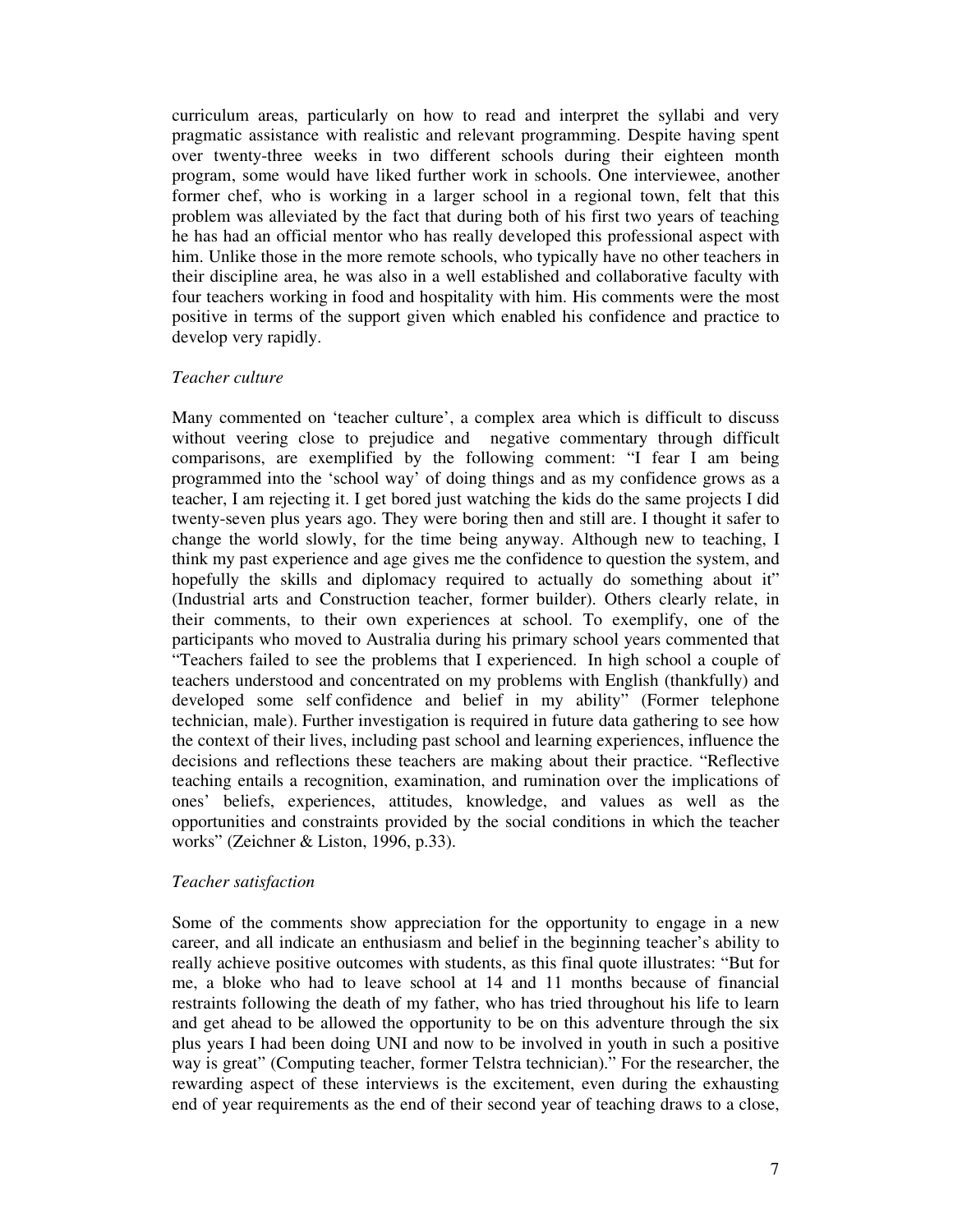that all of these teachers express about the decision they made to change careers, reengage with on-going learning, and try to inculcate their students with confidence in themselves and the desire to keep re-engaging with learning.

## **Conclusion**

Learning to teach is a difficult and challenging journey for any education student. However, for the traditional education student, school is immediately behind them and the models and images they have of what a teacher is or should be is based on immediate and recent experiences. However, these students come to the learning from a very different place. School was at least a decade in the past, and was not necessarily a valuable experience for many of the participants in the study. They have also taken a giant leap of faith in moving from one world to another. To move from a successful career in an industry context to the world of school, and to participate in a transformative journey involving apprentice status requires many personal and professional accommodations. In some ways, these teachers mirror or reflect the changes in the senior schools system, as well as being part of a response to implement these changes. 'VET in schools … brings divergence of experience and cultures into a reasonably rigid system, with change as a natural consequence of this diversity' (Green, 2000).

Researching their teaching journey will add to the knowledge collected about other types of beginning teachers, as they construct a teaching identity (Danielwicz, 2001). To complement their trade knowledge, ATTP students needed systematic preparation in the classroom. By offering the maximum time in schools, supervising teachers worked collaboratively with the intern student as they provide support, models and experience to contextualise the learning of the novice. The ATTP program depends on forging partnerships with other education and training providers and recognises that teachers can come from a multiplicity of backgrounds.

As teacher educators, the ATTP team endeavours to facilitate the crossing of boundaries building on experience and expertise to offer teacher preparation in a culturally and socially sensitive way. The research aims to investigate these new teachers whose backgrounds and CSU teacher preparation may contribute to a profound change in school cultures. The process for successful outcomes included student determination and growth as learners and teachers; the supportive learning community built through both virtual and real discussions, debates and knowledge sharing; the excellent advice, nurturing, modelling and encouragement provided by the in-school supervisors and mentors; the introduction to the possibilities of theoretical knowledge and research through academic study; and the efforts of the ATTP teacher educators staff who have developed and implemented the program. The first graduands, when they returned to collect their testamurs in April 2003, were inspiring in their discussions of the challenges being faced in isolated, remote and city 'hard to staff' schools. A systematic and longitudinal study of their approaches, attitudes and values over time should demonstrate the effect of these factors on the teaching identities these educators construct.

#### **References**